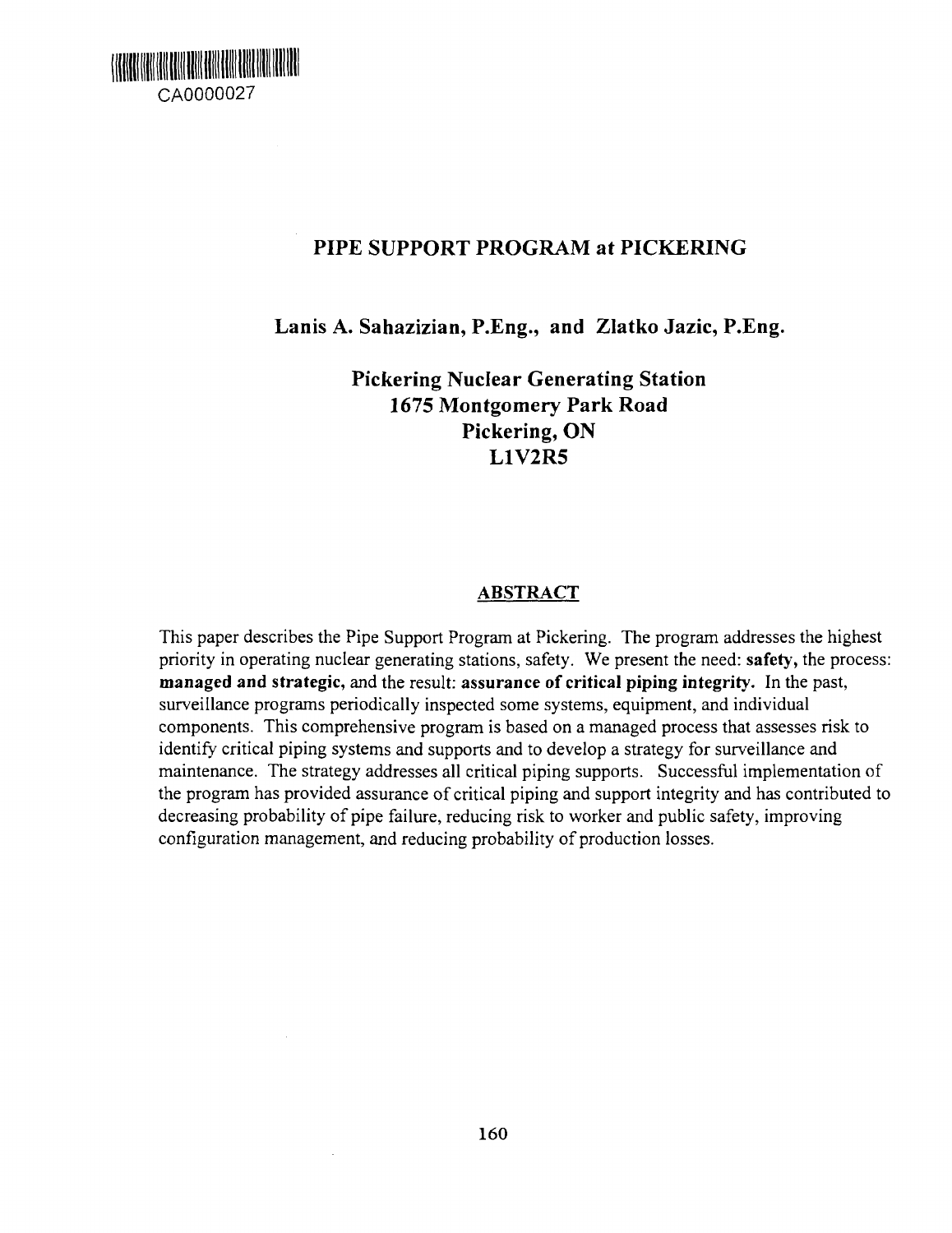#### **Introduction**

Before getting into a discussion of the Pickering Pipe Support Program, let's begin with an analogous comparison of the foundation of a building with the supports (and hangers) of a piping system. If the building's foundation is not properly designed, constructed, or is deteriorating from age, the integrity of the entire building is in danger. Similarly, supports are the foundation of piping systems, and if the supports are not properly designed, installed, and maintained, the entire piping system is at risk of failure. The resulting consequences of failure are injuries to workers and public, and unit shut down.

The above conclusions are valid for all piping systems in all industries including petro-chemical, thermal generating stations, and especially in nuclear generating stations where worker and public safety are of paramount importance. Today there are hundreds of nuclear units in service producing power, and they are aging. Given the extent of piping in nuclear stations, and that safety is the primary concern, the piping systems must be maintained in good condition. To achieve this, a managed process must be in place to ensure that the supports and hangers of piping systems are in good condition and are performing well.

Section XI of the ASME Boiler and Pressure Vessel Code specifies rules for maintaining the plant in good operating condition, and for returning the plant to service in a safe and expeditious way following an outage. The rules include requirements for inservice inspection of nuclear power plant components that specify a mandatory program for examination, testing, and inspection to prove adequate plant safety. The code assigns to the plant owner the responsibility for developing a program that meets the requirements of section XI of the code.

The Canadian standard CSA-N285.4 specifies similar requirements. Both the ASME Code and the CSA Standard include piping systems and their supports among components that require periodic inspection programs. In the past, there have been inspection programs for some components such as valves, or individual supports, on some systems, but a program was never implemented at Pickering that would address the risk of all supports on all critical nuclear and conventional systems. Following several incidents of piping failure attributable (at least in part) to pipe supports, the Pickering Pipe Support Program was initiated in 1992-3.

## **Program Objective**

The purpose of the pipe support program is to mitigate the impact of piping system deficiencies on station performance. Plant experience shows that support deficiencies (degradation) are a precursor to support and piping failure. Therefore, the objective is achieved by reducing the frequency of pipe support deficiencies, which reduces the probability of piping failure. The impact of piping failure to station performance is summarized as follows:

- worker safety (conventional safety concerns)
- public safety (nuclear safety concerns)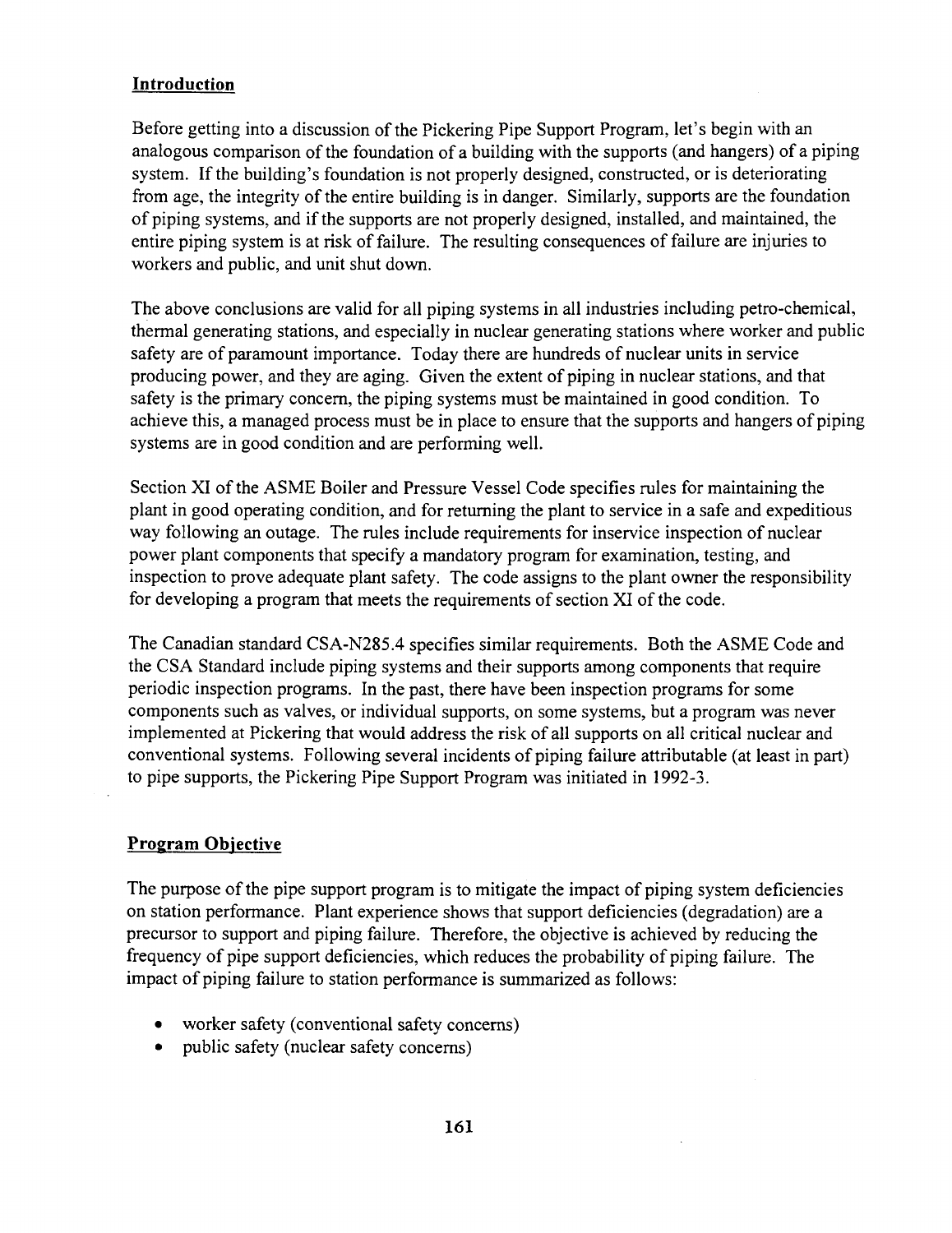## **Methodology**

The basis for achieving the program's objective is by implementing a managed process that includes the following generic elements of component programs:

- Identifying critical piping systems based on risk to station performance. (Scope and Risk Assessment).
- Developing a strategy for critical piping system supports. (Strategy Development).
- Revising the strategy as new information is obtained. (Strategy Maintenance).
- Developing documentation to permanently record the program and process, including inspection and maintenance history database, and design configuration maintenance. (Documentation).

The basic elements of the process are further described below.

## Scope

To optimize the program effectiveness, it is necessary to limit the strategy to supports in critical piping systems. Those systems and supports have the highest consequences of failure and pose the highest risk to station performance. All nuclear and conventional piping systems were evaluated. The following criteria was applied to determine critical piping systems and supports that are included in the strategy:

- 1. **Worker Safety:** Piping failure can cause fatality or permanent disability. (Energy Related Consequence).
- 2. **Public Safety:** Piping failure can cause Type "A" process failure or safety system unavailability. (Nuclear Safety Related Consequence).

Criteria with production or environmental impact were not applied. Those criteria affect only economics. Since the absolute probability of piping failure attributable to supports is very low, systems with only economic consequences do not justify the cost of being including in the strategy. The piping system evaluation yielded the following results:

- Nuclear Piping Systems: 22 of 73 are included in the strategy.
- Conventional Piping Systems: 57 of 118 are included in the strategy.
- Total: 79 of 191 piping systems are included in the strategy.

# Risk Assessment

Risk is the product of the consequence and probability of failure. The risk associated with the failure of piping was qualitatively evaluated for all piping systems, and was classified as high, medium or low. Piping systems with low risk are not included in the strategy. Consequence and probability were independently evaluated, and were defined as follows for the pipe support program: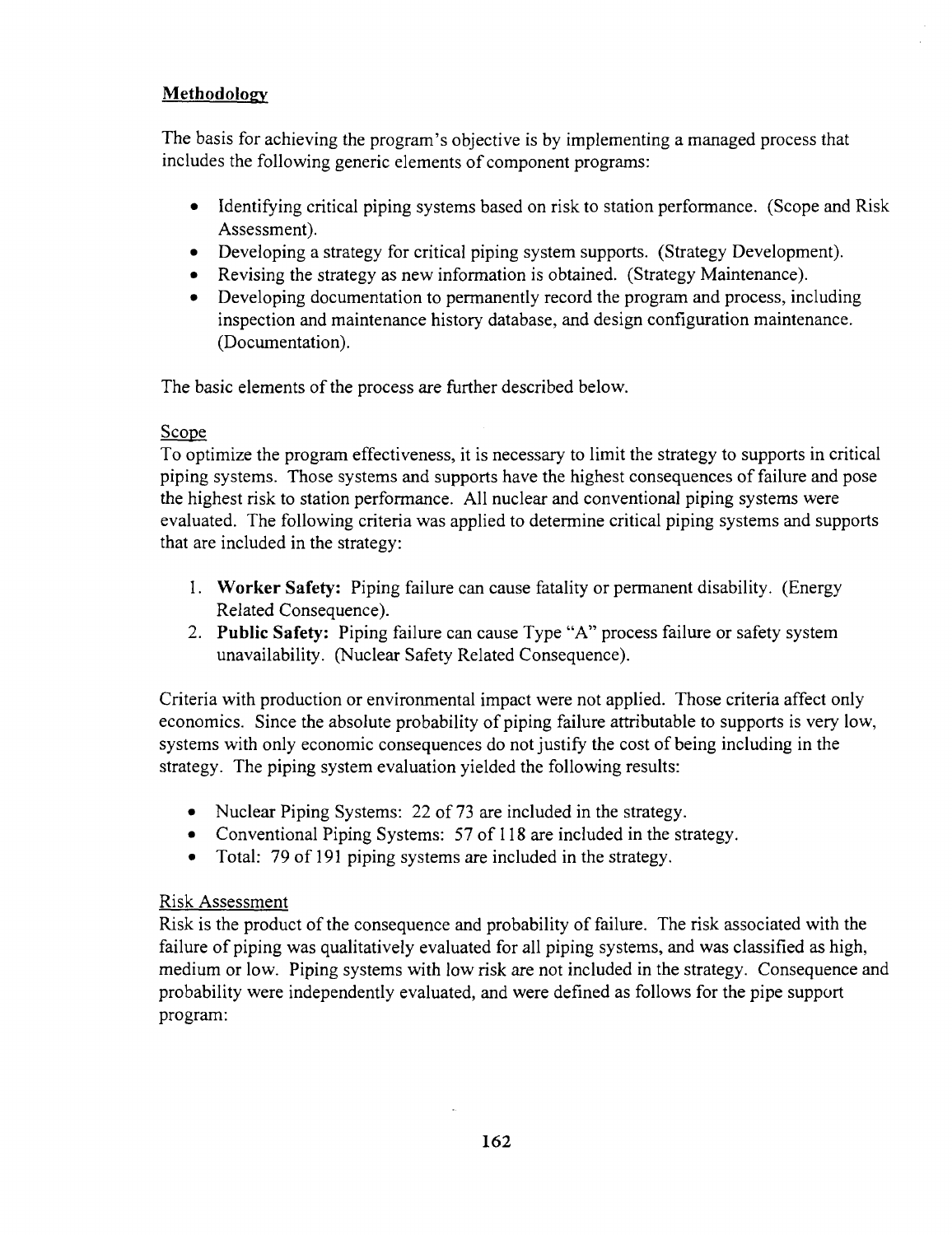Consequence of Failure

- The consequences of failure impact **Worker Safety** (Energy related consequences) or **Public Safety** (Nuclear safety related consequences).
- Energy is determined by type of fluid, pressure, temperature, and pipe size.
- Nuclear safety relatedness is determined by nuclear safety classification (function).

#### Probability of Failure

- The probability of pipe failure is determined from the rate and severity of degradation occurrences observed during previous inspections.
- The probability is evaluated relative to the other piping systems in the strategy. However, even a high relative probability piping system will typically have low likelihood of pipe failure.

#### Strategy Development

The long term strategy is specified for all critical piping system supports. The strategy includes the required inspection periods of pipe supports for the remaining life of the station on the basis of the assessed risk. The assessments and strategy are unique for each system and address system specific characteristics such as known degradation mechanisms, proximity to plant personnel and sensitive or safety related equipment, system duty cycle, and piping configuration.

For piping systems included in the strategy (critical piping), the inspections include all supports in each system. Systems excluded from the strategy (non-critical piping) are periodically inspected during the SRE's system walk down inspections according to the needs determined by the SRE.

The initial inspections begin with high risk systems and are conducted during the nearest planned outage, and then progress to medium risk systems. All initial inspections will be completed by 2001. Inspections cycles begin with the units longest in service to reveal the most advanced effects of the degradation mechanisms. The normal periods for subsequent inspections are 2 to 4 years for high risk systems and 4 to 8 years on medium risk systems, depending on initial inspection results.

The current inspection schedule completes about 3000 support inspections per year for 8 units. The schedule will peak to about 4500 inspections per year during 1998 to 2002. That rate of inspection is expected to significantly reduce in the future for several reasons:

- The current volume of inspections is high in order to complete the initial inspections as quickly as practical. Repeat inspections are based on inspection results.
- The program was initiated after many years of accumulating service degradation.
- Initial inspections include all supports on each system. Subsequent inspections will focus on supports that are more susceptible to degradation (based on inspection results).

#### Strategy Maintenance

The program strategy is revised periodically to improve overall effectiveness. The revisions may result from: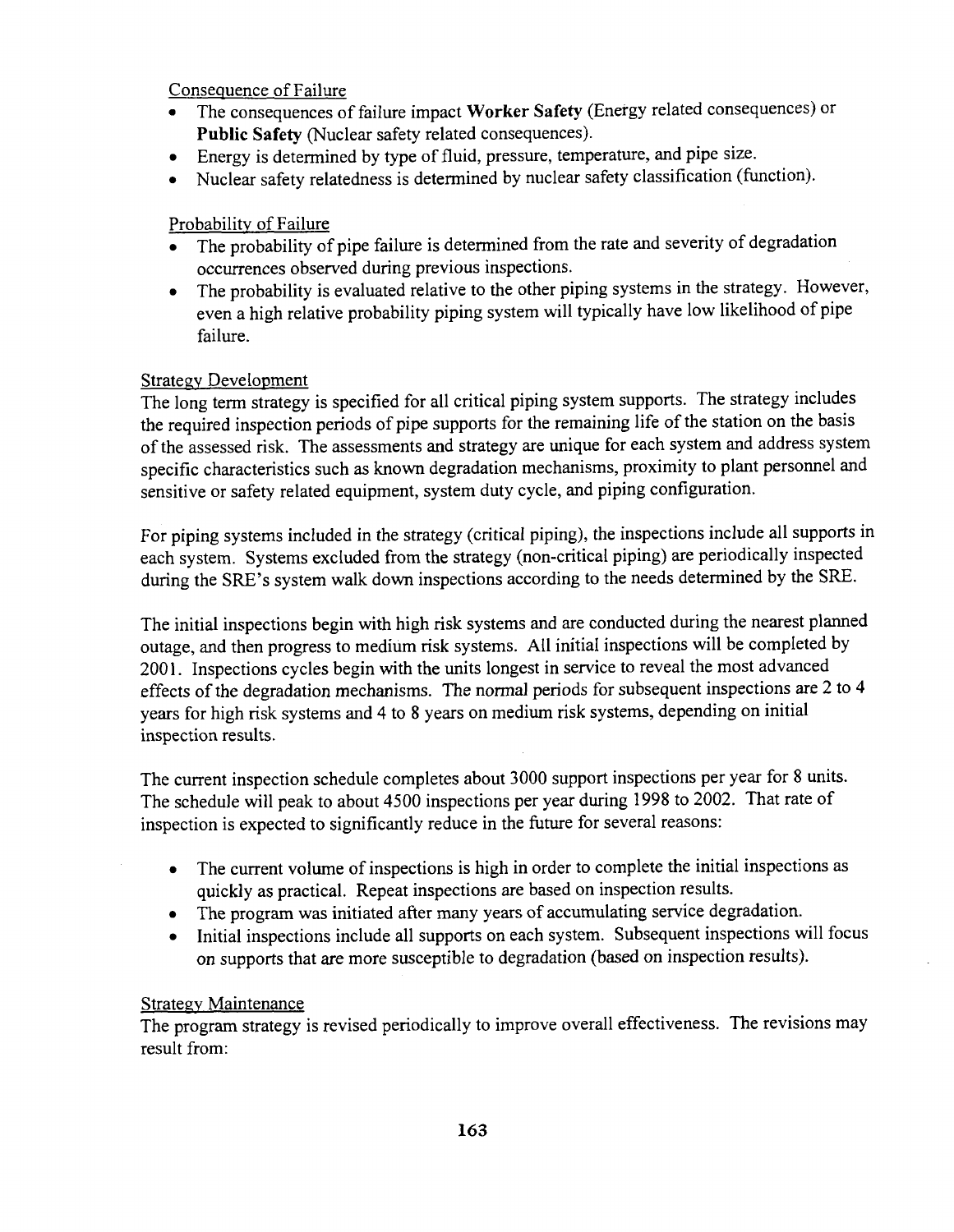- Inspection results: Results provide feedback on program effectiveness and reveal degradation trends.
- Events: Unforeseen events may impact equipment condition and can change the assessed risk and priority of systems. Events include internal and external operating experience.
- Operating Practices: Changes to system operating parameters or frequency can alter degradation trends.
- Outage Schedule: Changes to outage schedule may require revisions to inspection frequency.

## Documentation

A database was developed and is maintained to record inspection results and repair status. The database is used for reporting, program administration, and provides a source for obtaining historic information and trending. In addition to electronic data storage, paper records are kept of all inspection campaigns and results. For each support inspected, the following information is filed permanently:

- Photographs of each support to illustrate support condition and deficiencies.
- Copy of inspector's field data sheets.
- Marked up piping general arrangement drawing.
- Pipe support drawing or design specification.
- Program engineer's deficiency report (Includes WMS DR).
- DR completion record (Campaign Monitoring Report).

The program's strategy and processes are described and documented as follows:

- Pickering Division Component Strategy (P-DCS) Contains the program scope, risk assessment and strategy.
- Component Surveillance and Maintenance Program (CSMP) Contains annually revised schedule and resource estimates for executing the strategy.
- Pipe Support Inspection and Repair Procedure Defines the roles and responsibilities of individuals and work groups for the inspection, repair, and documentation of pipe supports.

## **Inspection and Repair Process**

The pipe support inspection and repair process includes the following key steps:

- 1. Scope Identification: Prior to commencing an inspection and repair campaign, the Program Responsible Engineer (PRE) reviews the proposed scope (as determined by program strategy and schedule) with the System Responsible Engineer (SRE) and Design Responsible Engineer (DRE). The scope is agreed upon and communicated to production.
- 2. Inspection: The PRE establishes an inspection contract with QC/NTS. Qualified inspectors conduct visual examinations of the pipe supports in accordance with an approved inspection procedure. The inspectors record all observations on field data sheets, drawings and photograph each support.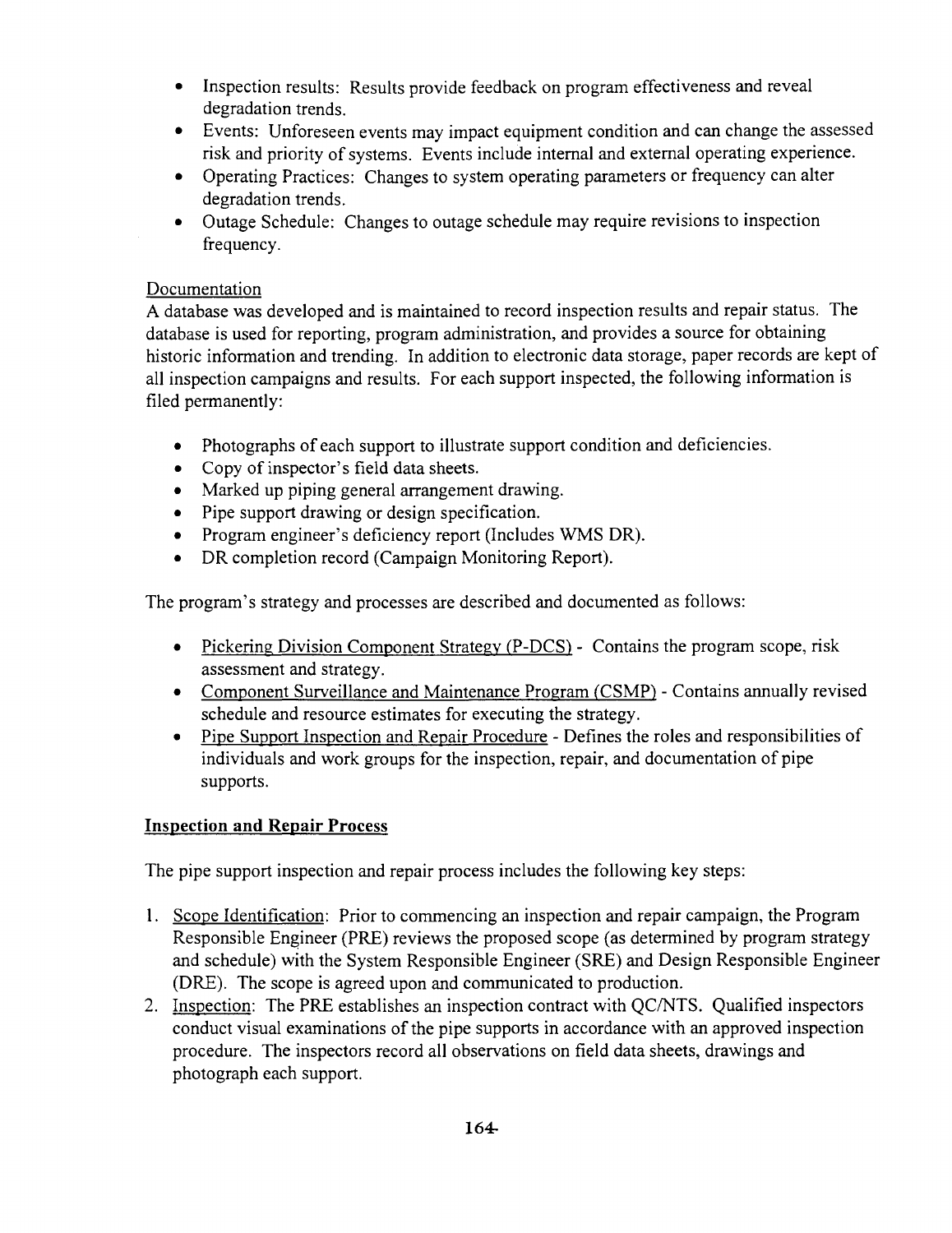- 3. Results Reporting: The inspectors submit all recorded results to the PRE for documentation, review, and processing. The PRE initiates action DRs to the SRE for all supports with deficiencies, and issues a deficiency summary report to the SRE and DRE. At the end of the campaign the PRE files all disposition reports, and documents DR completion.
- 4. Dispositions: The DRE assesses and dispositions all non-conformances before the unit returns to service. Dispositioning consists of recommending repairs for unacceptable nonconformances, or accepting the field configuration and updating drawings and specifications to reflect the as built condition.
- 5. Repairs: The SRE assess and executes repair of all supports with degradation and nonconforming supports that require repairs before the unit returns to service.

## **Inspection Results**

The purpose of pipe support inspections is to reveal deficiencies. The following types of deficiencies were observed in the field:

## Non-Conformances

- Incorrect Initial Design: Inspections revealed non-conformance such as insufficient number of supports, pipe vibration or movement not analysed properly, specified support type not suitable for application, etc.
- Incorrect Installation: Observations included supports in wrong location, missing supports, incorrect welds, wrong configuration.

#### Degradation

• Observed support deterioration caused by known degradation mechanisms included loosened components, missing nuts and bolts, broken or bent components, excessive clearances, corrosion, fretting etc.

In addition to individual deficiencies, the inspection revealed the following general findings:

- Some systems were in very good condition with minimal degradation and few nonconformances, but in general, far more degradation was observed than expected.
- The condition of most systems was consistent from unit to unit, with few exceptions.
- Systems with field run piping and supports were in worse condition than systems with engineered supports.

The results of two recent inspections campaigns are shown in Tables 1 and 2. The tables list the systems inspected, the number of supports, deficiencies observed, and repairs completed. The Unit 6 and Unit 8 planned outage campaigns were selected because those were the first two large scope campaigns completed under the requirements of the Pickering Pipe Support Program. The inspections and repairs were completed, reported, and documented to a higher standard than ever before, which achieved the most accurate results.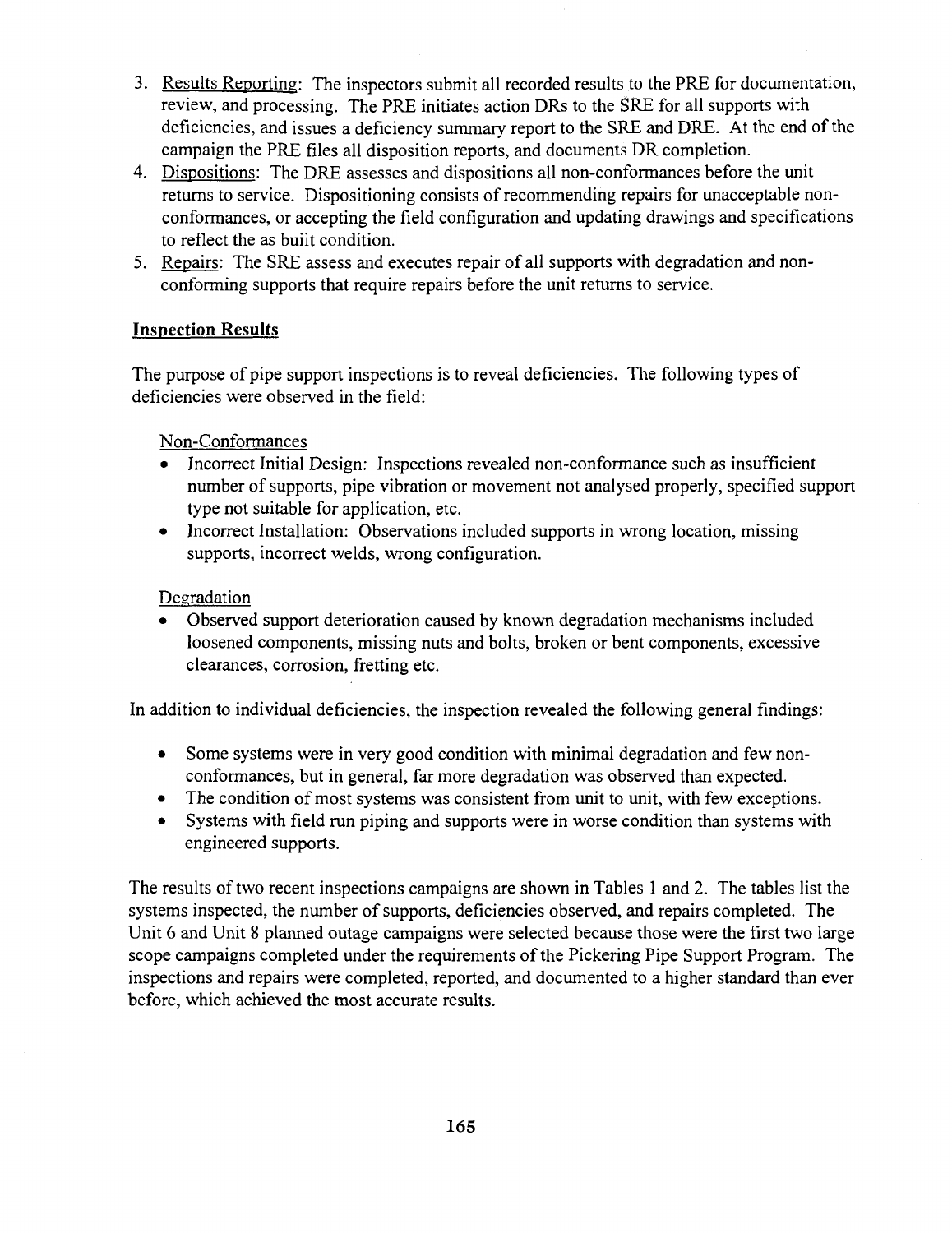| Table 1: Pipe Support Inspection - Unit 6 |                             |                 |                      |                         |  |  |  |
|-------------------------------------------|-----------------------------|-----------------|----------------------|-------------------------|--|--|--|
|                                           |                             |                 |                      |                         |  |  |  |
| Nuclear Systems                           |                             |                 |                      |                         |  |  |  |
| No. of systems inspected:                 | 11                          |                 |                      |                         |  |  |  |
| No. of supports inspected:                | 542                         |                 |                      |                         |  |  |  |
| No. of supports not accessible:           | 18                          |                 |                      |                         |  |  |  |
| No. of deficiencies:                      | 54                          |                 |                      |                         |  |  |  |
| No. of repairs required:                  | 25                          |                 |                      |                         |  |  |  |
| <b>System</b>                             | No. of                      | No. of          | Deficiencies Repairs |                         |  |  |  |
|                                           | <b>Supports in Supports</b> |                 |                      | Required                |  |  |  |
|                                           | System                      | Inspected       |                      |                         |  |  |  |
| 32100 - Moderator Main Circuit            | 24                          | 23              | 0                    | 0                       |  |  |  |
| 32200 - Moderator Purif. Circuit          | 26                          | 26              | 0                    | 0                       |  |  |  |
| 33110 - Boiler Isol Valve Sppts           | 24                          | 24              | 0                    | 0                       |  |  |  |
| 33110 - Boiler Spring Hangers             | 108                         | 108             | 0                    | 0                       |  |  |  |
| 33120 - PHT Main Circuit                  | 96                          | 90              | 5                    | 1                       |  |  |  |
| 33210 - PHT Purif. Circuit                | 47                          | 36              | 2                    | 0                       |  |  |  |
| 33310 - PHT Feed Circuit                  | 22                          | 22              | $\overline{6}$       | $\overline{\mathbf{2}}$ |  |  |  |
| 33312 - PHT Pump Supports                 | 48                          | 48              | 5                    | 4                       |  |  |  |
| 33320 - PHT Bleed Circuit                 | 73                          | 73              | 17                   | 12                      |  |  |  |
| 33350 - ECI Hangers                       | 41                          | 41              | 0                    | 0                       |  |  |  |
| 33610 - PHT Relief Circuit                | 51                          | 51              | 19                   | 6                       |  |  |  |
| <b>TOTAL</b>                              | 560                         | 542             | 54                   | 25                      |  |  |  |
| <b>Conventional Systems</b>               |                             |                 |                      |                         |  |  |  |
| No. of systems inspected:                 | 6                           |                 |                      |                         |  |  |  |
| No. of supports inspected:                | 547                         |                 |                      |                         |  |  |  |
| No. of supports not accessible:           | o                           |                 |                      |                         |  |  |  |
| No. of deficiencies:                      | 165                         |                 |                      |                         |  |  |  |
| No. of repairs required:                  | 55                          |                 |                      |                         |  |  |  |
| System                                    | No. of                      | No. of          | Deficiencies Repairs |                         |  |  |  |
|                                           | Supports in Supports        |                 |                      | Required                |  |  |  |
|                                           | <b>System</b>               | Inspected       |                      |                         |  |  |  |
| 71340 - HPSW                              | 242                         | 242             | 53                   | 9                       |  |  |  |
| 71310 - LPSW                              | 100                         | 100             | 71                   | 25                      |  |  |  |
| 43230 - Boiler Feed                       | 32                          | 32 <sub>2</sub> | 16                   | 10                      |  |  |  |
| 36410 - Boiler Blowdown                   | 59                          | 59              | 5                    | $\overline{2}$          |  |  |  |
| 36110 - Main Steam                        | 16                          | 16              | 4                    | 4                       |  |  |  |
| 71320 - Recirc. Cooling Water             | 98                          | 98              | 16                   | 5                       |  |  |  |
| <b>TOTAL</b>                              | 547                         | 547             | 165                  | 55                      |  |  |  |

 $\mathcal{L}_{\text{max}}$  and  $\mathcal{L}_{\text{max}}$ 

 $\label{eq:2.1} \mathcal{L}(\mathcal{L}^{\text{max}}_{\mathcal{L}}(\mathcal{L}^{\text{max}}_{\mathcal{L}})) \leq \mathcal{L}(\mathcal{L}^{\text{max}}_{\mathcal{L}}(\mathcal{L}^{\text{max}}_{\mathcal{L}}))$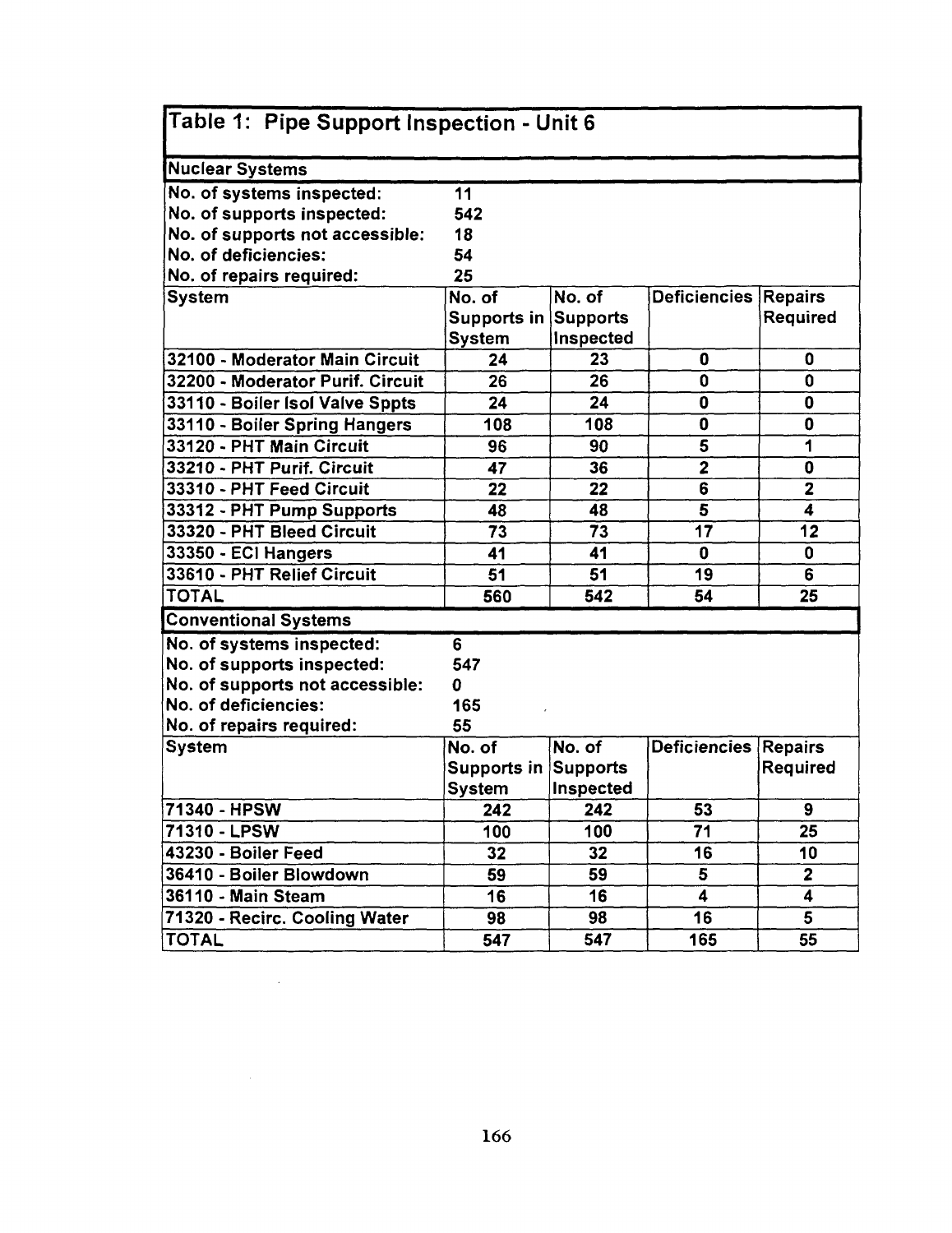| Table 2: Pipe Support Inspection - Unit 8 |                             |                 |                     |                |  |  |  |  |
|-------------------------------------------|-----------------------------|-----------------|---------------------|----------------|--|--|--|--|
| <b>Nuclear Systems</b>                    |                             |                 |                     |                |  |  |  |  |
| No. of systems inspected:                 | 4                           |                 |                     |                |  |  |  |  |
| No. of supports inspected:                | 190                         |                 |                     |                |  |  |  |  |
| No. of deficiencies:                      | 51                          |                 |                     |                |  |  |  |  |
| No. of repairs required:                  | 29                          |                 |                     |                |  |  |  |  |
| <b>System</b>                             | No. of                      | No. of          | <b>Deficiencies</b> | <b>Repairs</b> |  |  |  |  |
|                                           | <b>Supports in Supports</b> |                 |                     | Required       |  |  |  |  |
|                                           | <b>System</b>               | Inspected       |                     |                |  |  |  |  |
| 33310 - PHT Feed Circuit                  | 22                          | 22              | 12                  | 10             |  |  |  |  |
| 33312 - PHT Pump Supports                 | 48                          | 48              | 12                  | 4              |  |  |  |  |
| 33320 - PHT Bleed Circuit                 | $\overline{73}$             | 73              | 12                  | 8              |  |  |  |  |
| 33610 - PHT Relief Circuit                | 47                          | 47              | 15                  | $\overline{7}$ |  |  |  |  |
| <b>TOTAL</b>                              | 190                         | 190             | 51                  | 29             |  |  |  |  |
| <b>Conventional Systems</b>               |                             |                 |                     |                |  |  |  |  |
| No. of systems inspected:                 | 5                           |                 |                     |                |  |  |  |  |
| No. of supports inspected:                | 235                         |                 |                     |                |  |  |  |  |
| No. of deficiencies:                      | 72                          |                 |                     |                |  |  |  |  |
| No. of repairs required:                  | 32                          |                 |                     |                |  |  |  |  |
| <b>System</b>                             | No. of                      | No. of          | <b>Deficiencies</b> | <b>Repairs</b> |  |  |  |  |
|                                           | Supports in                 | <b>Supports</b> |                     | Required       |  |  |  |  |
|                                           | <b>System</b>               | Inspected       |                     |                |  |  |  |  |
| 33610 - PHT Int RV Piping                 | 21                          | 21              | 4                   | 4              |  |  |  |  |
| 36410 - Boiler Blowdown                   | 40                          | 40              | 0                   | $\mathbf{0}$   |  |  |  |  |
| 41130 - Reheater Drains                   | 31                          | 31              | $\overline{12}$     |                |  |  |  |  |
| 43230 - Boiler Feed System                | 32                          | 32              | 0                   | 0              |  |  |  |  |
| 71320 - Recirc. Cooling Water             | 111                         | 111             | 56                  | 28             |  |  |  |  |
| <b>TOTAL</b>                              | 235                         | 235             | 72                  | 32             |  |  |  |  |

Table 3 below summarizes the deficiencies and repairs reported in Tables 1 and 2. The values are in percentage of all supports inspected in the respective category. You will note that the percentage of deficiencies and repairs on unit 8 are higher than unit 6. That occurred because systems with higher rates of deficiency were selected for the unit 8 campaign based on the unit 6 results.

| <b>Table 3: Deficiency and Repair Summary</b> |                   |     |                   |        |  |  |  |  |
|-----------------------------------------------|-------------------|-----|-------------------|--------|--|--|--|--|
| <b>System Class</b>                           | Unit 6            |     |                   | Unit 8 |  |  |  |  |
| <b>Nuclear</b>                                | <b>Deficiency</b> | 10% | <b>Deficiency</b> | 27%    |  |  |  |  |
|                                               | Repair            | 5%  | Repair            | 15%    |  |  |  |  |
| Conventional                                  | <b>Deficiency</b> | 30% | <b>Deficiency</b> | 31%    |  |  |  |  |
|                                               | Repair            | 10% | Repair            | 16%    |  |  |  |  |